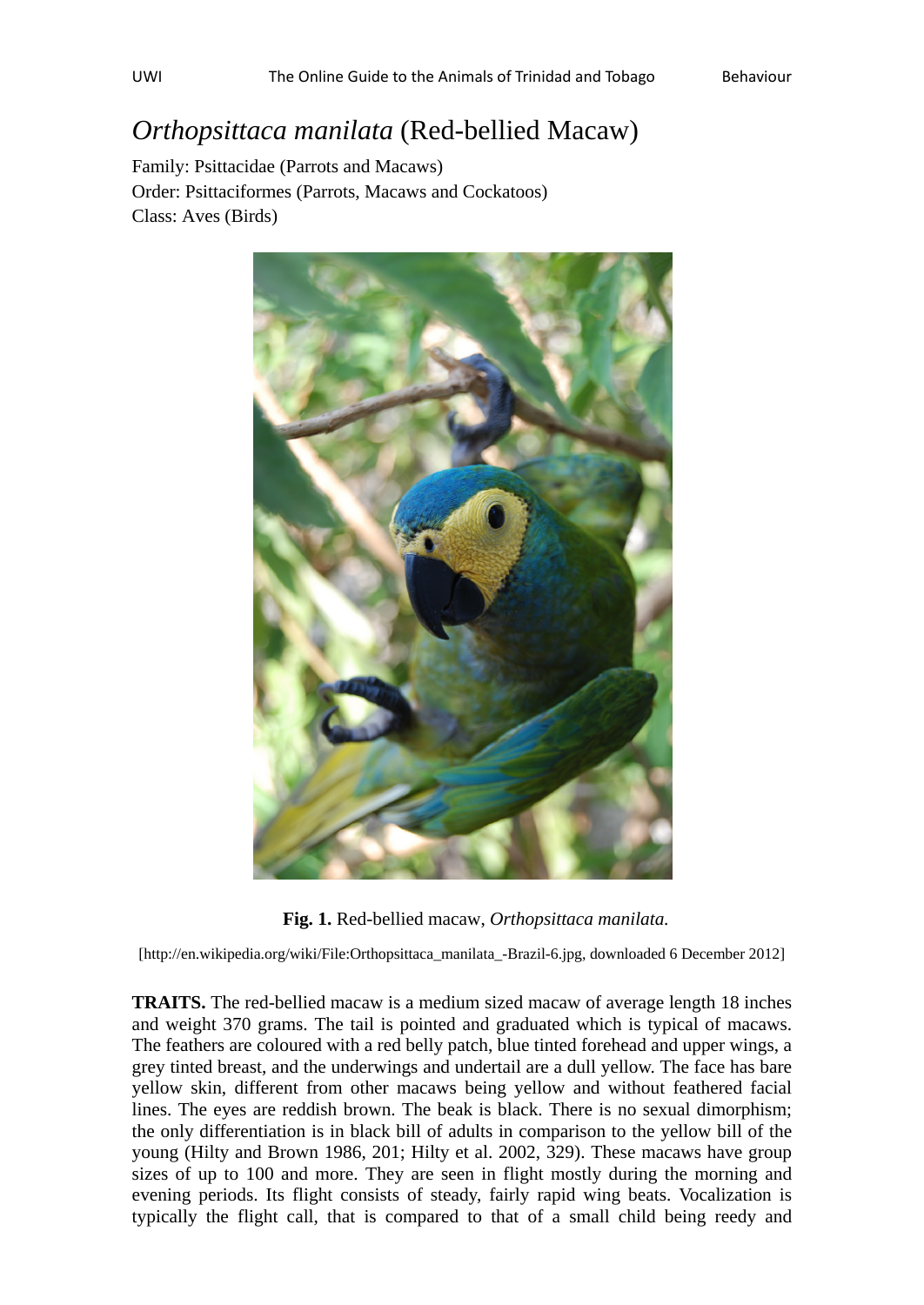strained with urgent complaining and not of raucous quality (Hilty et al. 2002, 329; Athan 2010). The red-bellied macaw does not make a good pet species as it has selective feeding habits and extremely sensitive to its diet. Obesity is one of the problems they face and they generally do not survive well in captivity as aviculture would prove particularly difficult (Sweeny 2002).

**ECOLOGY.** The habitat of the red-bellied macaw is mostly extensively forested or savanna, palm forest with swampy wetland particularly connected to the *Mauritia flexuosa* palm (Hilty and Brown 1986, 201). In terms of distribution it is found mostly in the Amazonian South America including Columbia, Venezuela, Guyana, Suriname, Bolivia, Amazonian Peru, Brazil and Trinidad. They nest in holes of dead palms that are close to or surrounded by water (Fig. 2). They may move seasonally, due to the regional availability of food but are not likely to migrate otherwise. They are widespread in low lying areas and have large populations therefore not making them a conservation concern (Stattersfield 2000). However, habitat destruction is increasing as the palms are used for posts and artisan craft, such as hammocks and baskets. Deforestation is also prevalent with land being cleared for agriculture as well as human habitation (Athan 2010). Red-bellied macaws have a life span range of 15-30 years. Breeding season is February to May or June. The clutch size is 2-6 eggs with an incubation period of approximately 27 days. The young begin to fledge as early as the eleventh week. They take an average 2-3 years to mature and are particularly close to their parents.

Red-bellied macaws are avian frugivores that generally feed on the fruits of the palms namely *Mauritia flexuosa* of South America and *Roystonea oleracea* in Trinidad consisting of 94% of their diet (Fig. 3) (Bonadie and Bacon 2000, 1; Danell and Bergstrom 2002). Macaws eat fruit more for its nutritional content therefore ingesting less fiber and being endangered by plant toxins. Red-bellied macaws do not have to rely so much on supplementary methods such as clay licking (Gilardi and Toft 2012). They specifically need vitamin A in the form of beta carotene rather than oils like other macaws (Athan 2010). The red-bellied macaw has low abundance level at clay licking sites. *Mauritia flexuosa* fruit pulp has for example 53% fat, 43% carbohydrates and 4% protein (Villalobos and Araújo 2012).

**SOCIAL BEHAVIOUR.** Flock formation is a behaviour used for predator detection and avoidance, socialization, territorialism and foraging efficiency (Wilson 1975). It is prompted by instability of food resources and predation risks. An individual's predation risks are reduced by flocking. Flocking also increases probability of an individual locating food. A system for allocating food resources and maintaining social order is displayed in dominance relationships and the ranking of individuals (Seibert, 2006). Males generally have higher social positions in relation to ranking (Seibert, 2006). More specific behaviour is demonstrated in allopreening and allofeeding. Allopreening is a maintenance behaviour exhibited by these birds in which one individual uses its beak to groom another (Gill 1995). The regions groomed generally for macaws are the head, neck and tail. It is typically done between male and females and correlates to the pair bond interaction. There was observed however some isosexual allopreening, that is for example male with male that is attributed to sociality (Seibert, 2006). Allofeeding is the action in which one individual feeds another. This behaviour is characterized by crouching, lowering its head, fluffing its feathers and vocalization by females. The male responds by bobbing its head and grasping the female's beak at a ninety degree angle and regurgitating the food. This behaviour is tied to bird copulation (Seibert, 2006).

**REPRODUCTIVE BEHAVIOUR.** Pair bonding is a mutually beneficial relationship between males and females that are sexually mature. It is displayed in the cooperative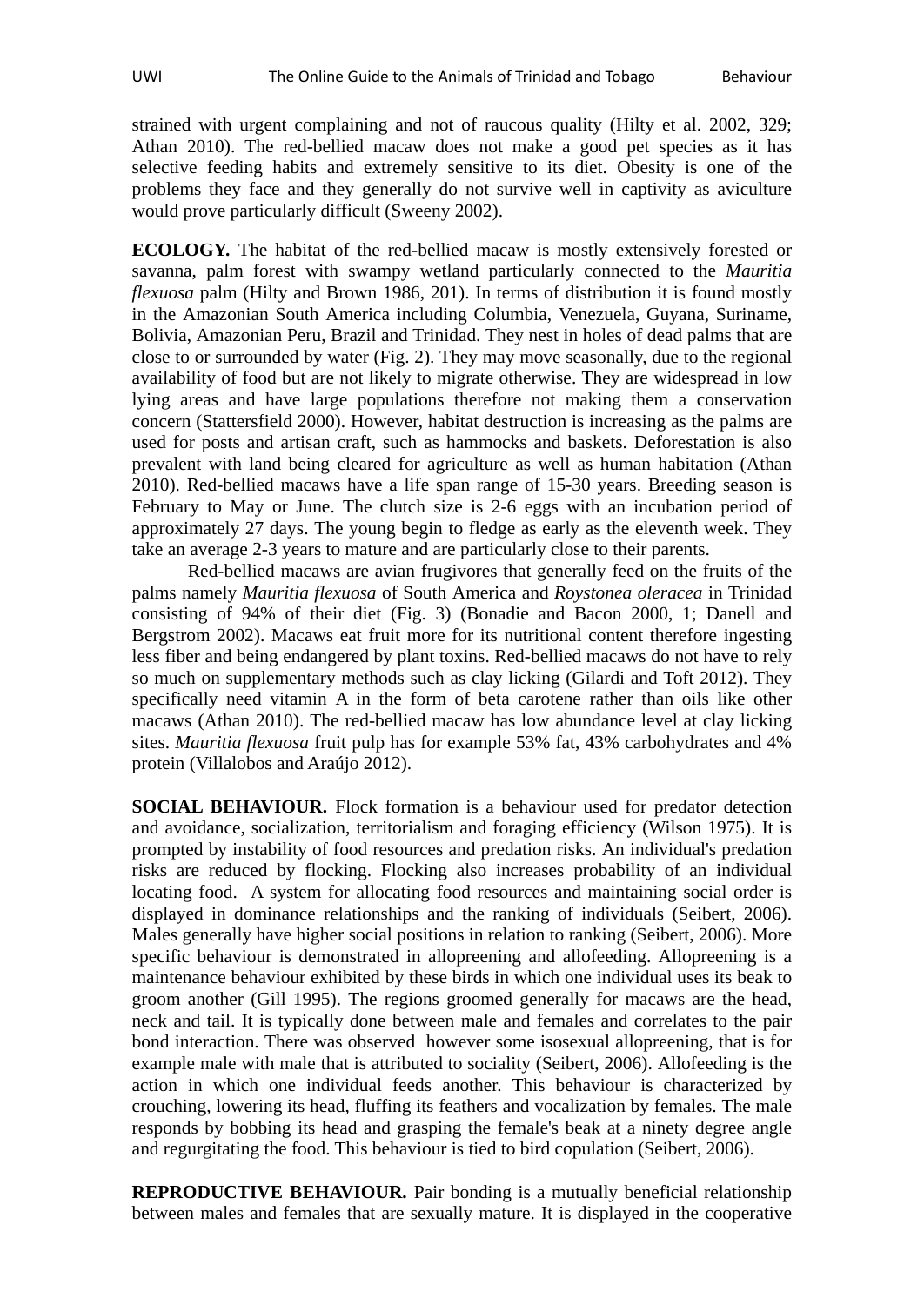nurturing of young and characterized by allofeeding, pair participation in agnostic behaviour and close spatial association almost always touching (Seibert, 2006; Wilson 1975). Breeding season tends to alter the social hierarchy. The pair bond is believe to strengthen agnostic behaviour as an individual has a more successful aggressive encounters when their mate is near. Between the pair however, there is no agnostic displays (Seibert, 2006). As long as the female is within the flock the males do not exhibit affiliative behaviour however a pair bonding is not exclusive. Males assist in the incubation feeding and rearing of the hatchlings, guarding the nest and allofeeding their mate. However, as the female nests with her young, the male has the opportunity to have a secondary female. Parents generally provide parental care for their young throughout their infancy, which may span a year or more (Seibert, 2006).

**FORAGING BEHAVIOUR.** The red-bellied macaw generally feeds on *Mauritia flexuosa* fruits which are present during the dry season when other fruits are scarce, as well as other palms (Terbough 1986; Darnell and Bergstrom 2002). The birds communicate to each other by calling when there is a located food source (Beauchamp 2002). The birds would perch on the bunch of the fruits and using its beak, it peel off the hard scales of the fruit coat exposing the pulp to be eaten. They are unlike most psittacids who are seed predators but partially eat the fruit therefore leaving the endocarp untouched (Darnell and Bergstrom 2002; Janzen 1981; Kristosh and Marcondes-Machado 2001). Sometimes with manipulation, using its feet it would remove the fruit from the bunch and again eating the pulp and would drop the seed to the base of the palm. Some macaws would attempt to fly away with it, carrying it in its beak and may accidentally drop it between two palms. The dropping of the seeds and the feeding behaviour so as not to damage the seed makes these macaws and other psittacids seed dispersal agents. The red-bellied macaw would commonly switch between trees and tend to be agnostic toward other birds leading to removal of one of the birds to a bunch on another tree. They also exhibited sentinel behaviour during the intense transit of macaws during foraging (Villalobos and Araújo 2012).

**PREDATION.** Contact calls are exhibited generally in the family of which the redbellied macaw belongs to, Psittacinae as an antipredatory behaviour (Breedveld and Duchateaux 2007). Contact calls are vocal connections (vocalizations) between individual members of the group used in creating group cohesion (Bradbury 2004). Group cohesion uses the theory that if they stick together in a group, the risk of predation decreases (Bradbury 2004; Breedveld and Duchateaux 2007; Robert 1996). The red-bellied macaw has a high call frequency of average fifteen calls per minute. There is a higher call frequency when flying than when perched (Breedveld and Duchateaux 2007). During flight the group cohesion is affected by their visibility increasing vulnerability to predator detection. High speed, high directionality and tight flight flock coordination are favoured when there is high visibility (Bradbury 2004; Breedveld and Duchateaux 2007). Individual birds call less as the group size increases which acts in balancing group cohesion and decreasing excessive calling. This would decrease the amount of energy loss and detection from predators. Individual predation risks by detection are decreased. Together as a group calling is an evasive strategy that causes confusion of the predator (Bradbury 2004; Breedveld and Duchateaux 2007; Robert 1996). Visual communication is increased in a bigger group as the birds are able to see each other. Given their feather colouration when perched they can fuse into the environment which acts as another antipredatory strategy (Breedveld and Duchateaux 2007).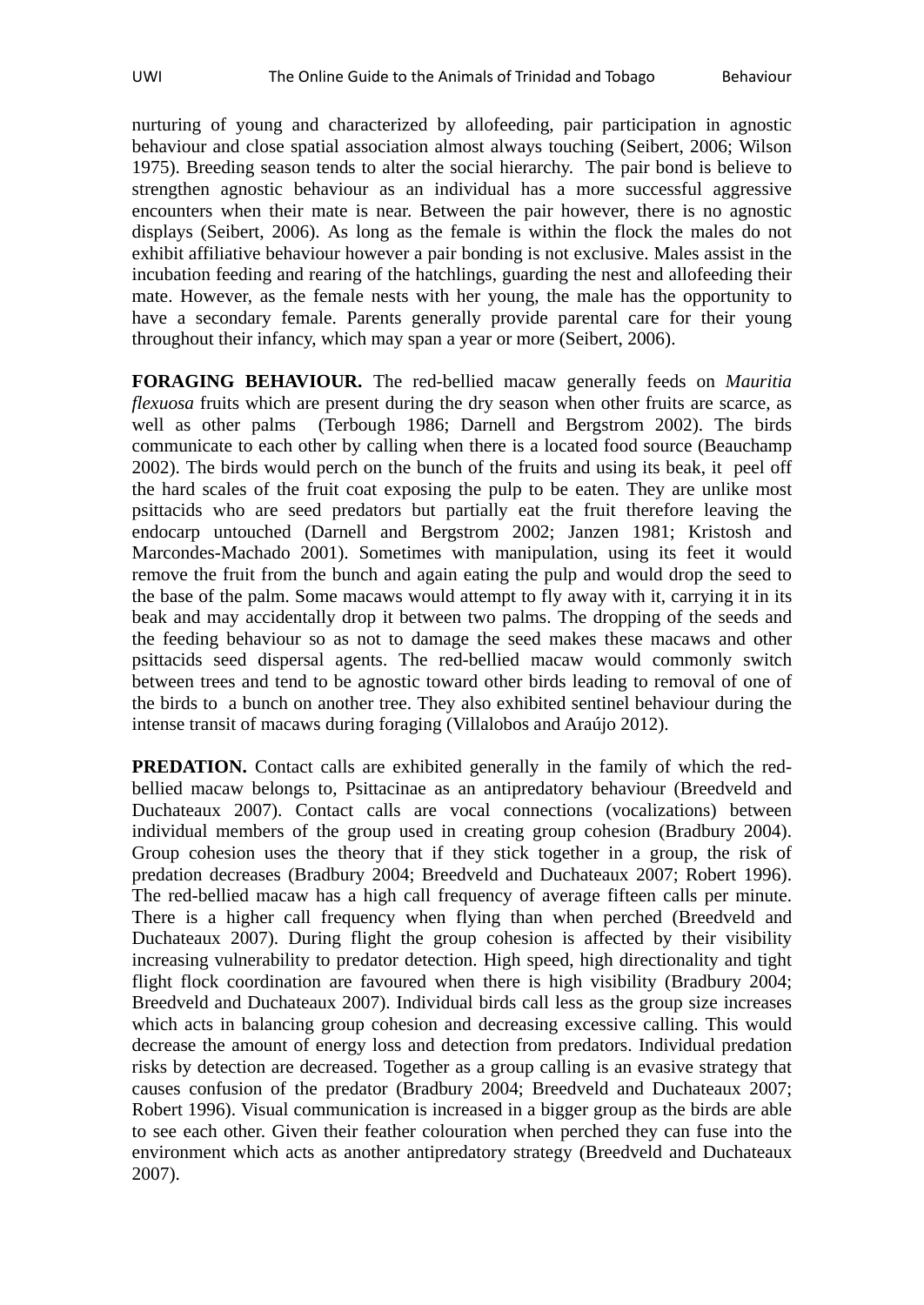## **REFERENCES**

- Athan, Mattie Sue. 2010. Guide to Companion Parrot Behavior. Hauppauge, New York: Barron's Educational Series.
- Beauchamp, G. 2002. Higher-level evolution of intraspecific flock-feeding in birds. Behav ecol sociobiol, 51: 480-487.
- Bernstein, Daniel J. 1982. Response Structure and Organization. Lincoln, Nebraska:University of Nebraska Press.
- Bonadie, W. A. and Bacon, P. R. 2000. Year-round utilization of fragmented palm swamp forest by Redbellied macaws (Ara manilata) and Orange-winged parrots (Amazona amazonica) in the Nariva Swamp (Trinidad). Biological Conservation, 95(1):1‑5.
- Bradbury, J.W. 2004. Vocal communication in wild parrots. In: Animal social complexity. De Waal, F.B.M., Tyack, P.L.T. London: Harvard university press. 293-316.
- Breedveld, Merely, Alan Lee and Marie-José Duchateaux. 2007. Contact calls in Psittacinae, " What is their function in anti-predation?" , University of Utrecht.
- Danell, K. and Bergstrom, R. 2002. Mammalian herbivory in terrestrial environments. Em: C. M. Herrera and O. Pellmyr (Eds.). Plant-Animal Interactions. Oxford: Blackwell Publishing.
- Gilardi, James D. , Catherine A. Toft. 2012.Parrots Eat Nutritious Foods despite Toxins. Department of Evolution and Ecology, University of California Davis, Davis, California, United States of America.
- Gill, Frank B. Ornithology. New York: W.H. Freeman, 1995.
- Hilty, Steven L., and Brown, William L. 1986. A Guide to the Birds of Colombia. Princeton: Princeton University Press, 201.
- Hilty, Steven L., John A. Gwynne, Guy Tudor, and Rodolphe Meyer De Schauensee . 2002. A Guide to the Birds of Venezuela. Princeton, NJ: Princeton University Press, 329.
- Janzen, D. H. 1981. Ficus ovalis seed predation by an orangechinned parakeet (Brotogeris jugularis) in Costa Rica. The Auk, 98:841‑844.
- Kristosch, G. C. and Marcondes-Machado, L. O. 2001. Diet and feeding behavior of the reddish-bellied parakeet (Pyrrura frontalis) in an Aracaria forest in southeastern Brazil. Ornitologia Tropical,12:215‑223.
- Roberts, G. 1996. Why individual vigilance declines as group size increases. Animal behaviour, 51, 1077- 1086.
- Seibert, Lynne M. 2006. The Social Behaviour of Psittacine Birds. Manual of Parrot Behavior. Ames, IA: Blackwell Publishing, 43.
- Stattersfield, A. J., Capper David R., and Dutson Guy C. L. 2000. Threatened Birds of the World: The Official Source for Birds on the IUCN Red List. Cambridge, UK: BirdLife International.
- Sweeney, Roger G. 2002. Macaws: A Complete Pet Owner's Manual. Hauppage, NY: Barron's Educational Series.
- Terborgh, J. 1986. Keystone Plant Resources in the Tropical Forest. M. E. Soule (Ed.). Conservation Biology: the science of scarcity and diversity. Sunderland: Sinauer Associates, 330‑344.
- Villalobos, Manrique Prada, Marcelo Araújo. 2012. Avian frugivores feeding on Mauritia flexuosa (Arecaceae) fruits in Central Brazil. Revista Brasileira de Ornitologia, 20(1), 26‑29.
- Wilson, Edward O. 1975. Sociobiology: The New Synthesis. Cambridge, MA: Belknap Press of Harvard University Press.

Author: Stefan Rampersad Posted online: 2012